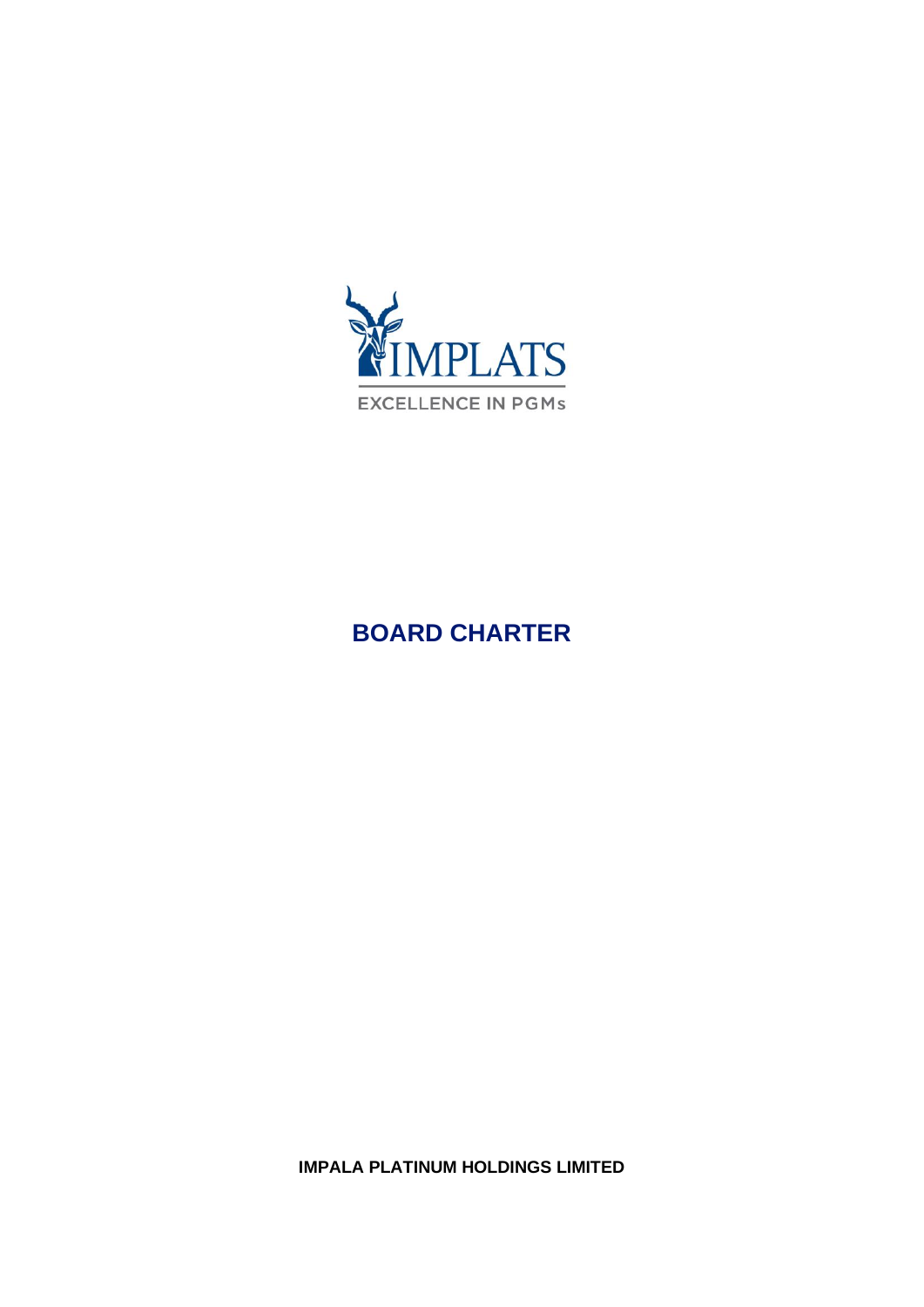#### **INTRODUCTION**

The Board of Directors ('the Board') of Impala Platinum Holdings Limited ("Implats" or "the Company") acknowledges the need for a Board Charter in line with good corporate governance practices and conduct. This Board Charter shall be subject to the provisions of the Companies Act, the Company's Memorandum of Incorporation ("the MoI"), the JSE Listings Requirements and any other applicable law or regulatory provision.

#### **1. PURPOSE OF CHARTER**

This Charter is intended to provide a concise overview of:

- 1.1. the roles, functions, obligations, rights, responsibilities and powers of the Board; and
- 1.2. the policies and practices of the Board in respect of its duties, functions and responsibilities.
- 1.3. The powers delegated to various Board committees of the company

#### **2. COMPOSITION OF THE BOARD**

The Company shall maintain a unitary Board which shall comprise executive and non-executive directors with a majority of non-executive directors of whom a majority shall be independent.

- 2.1. The board may elect Chairman of the Board and a Lead Independent Director and determine the period for which they are to hold office.
- 2.2. The Board shall appoint the Chief Executive officer ('CEO') and set the terms of his/her employment.
- 2.3. The Board Diversity policy shall be considered in relation to the composition of the Board.

#### **3. MEMBERSHIP OF THE BOARD**

- 3.1. The offices of the Chairman of the Board and the CEO shall be separate. There shall at all times be a clearly defined division of responsibilities in both offices to ensure a balance of authority and power.
- 3.2. The members of the Board shall be expected to:
	- acquire a working knowledge and understanding of the Company's business and the laws, regulations and customs that govern the activities of the business;
	- keep abreast of changes and trends in Implats' business and the economic, political, social and legal climate in general;
	- make independent and sound business decisions and recommendations; and
	- exercise stewardship at all times and uphold the highest ethics in conduct.
- 3.3. The size of the board shall not be less than six (6) but not more than 16 members, to ensure the presence of a wide range of skills, knowledge and experience without compromising common purpose, involvement, participation and a sense of responsibility amongst the members necessary to meet the Company's strategic objectives.
- 3.4. The period of office of directors shall be as follows:
	- new Directors shall hold office only until the next annual general meeting at which they will retire and be available for re-election;
	- all non-executive Directors are subject to retirement by rotation and re-election by shareholders at least once every three years, consistent with the MoI;
	- non-executive directors shall hold office for a maximum of nine (9) consecutive years. The Board may nominate a director who served more than nine (9) years for re-election for additional periods of one year at a time, but such director's term shall not exceed twelve (12) years. Any extensions beyond 9 years shall be clearly motivated to balance business needs and succession plans.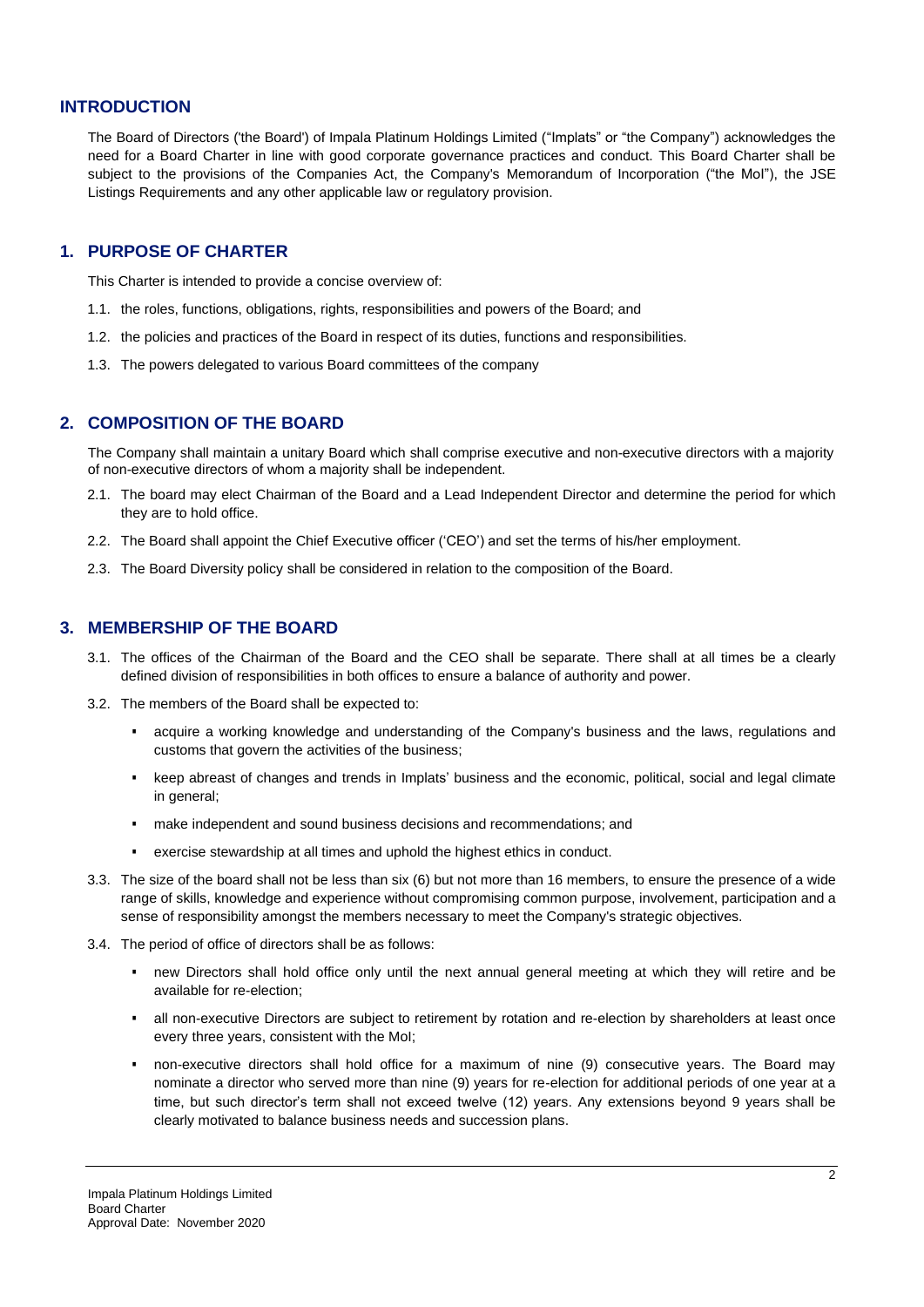- The Board may elect a member who has served a nine-year term as chairman. In that event the affected member may only serve an additional five years as a chairman. The extension by virtue of chairmanship will be subject to normal rotation in accordance with the MoI.
- no member shall serve on the board for a period exceeding fourteen 14 consecutive years.
- the termination of service of any executive director for whatever reason shall result in the resignation of that Director from the board.
- 3.5. Appointments to the Board shall only be on recommendation by the Nomination, Governance and Ethics Committee and the process shall be formal and transparent. The Board shall decide on any appointment to the Board, subject to shareholder approval, as set out in the MoI.
- 3.6. On appointment to the Board, non-executive directors shall receive a formal letter of appointment setting out clearly what is expected of them in terms of their roles and responsibilities, time commitment, Committee service and involvement outside Board meetings. This Board Charter shall be made available to new directors on appointment and be specifically incorporated by reference in appointment letters.
- 3.7. An induction programme aimed at an understanding of the Company, its operating environment and the markets in which it trades shall be conducted for all newly appointed directors.
- 3.8. The retirement age for an executive director shall be 63 years and for a non-executive director 70 years. The Board shall be entitled to re-elect a non-executive director who has attained the age of 70 years, as provided for in the MoI. Any extension in this circumstance shall be clearly motivated to balance business needs and succession plans.
- 3.9. The Board shall establish a Nomination and Governance Committee with the objects, inter alia, of ensuring directorship continuity, overseeing the succession planning of directors and the regular review of the performance of the Board, the Board members and Board Committees.
- 3.10. A director may accept appointments to other boards, provided that such appointments do not result in any conflicts of interest with the Company and that the Board is not opposed to such appointment. The appointment of an executive director to another board shall be subject to approval by the Nomination, Governance and Ethics committee.

# **4. THE BOARD**

#### **4.1. Role of the board**

- 4.1.1. The Board shall assume ultimate accountability and responsibility for the performance and affairs of the Company and shall in so doing effectively represent and promote the legitimate interests of the Company and its shareholders. The Board, at all times, shall retain full and effective control over the Company and shall direct and supervise the business and affairs of the company.
- 4.1.2. In addition, the Board has a responsibility to the broader stakeholders which include, inter alia, the present and potential beneficiaries of Implats products and services, clients, suppliers, lenders, employees and the wider community to achieve continuing prosperity for the Company.
- 4.1.3. Directors, both executives and non-executives, carry full fiduciary responsibility and owe a duty of care and skill to Implats in terms of legislation, Common Law and the code of ethics.
- 4.1.4. The Board shall exercise leadership, enterprise, integrity and judgement in directing the Company's affairs to achieve continuing prosperity within the context of transparency and accountability.
- 4.1.5. The Board shall approve, monitor and review corporate strategy, major plans of action, Company policies, appropriate systems, annual budgets and business plans.
- 4.1.6. The Board shall establish performance objectives to enable it to measure management's performance and the progress of the Company in attaining set gaols, objectives and targets.
- 4.1.7. The board shall develop clear definitions of the levels of appropriate materiality or sensitivity in order to determine the scope and delegation of its authority and to ensure that it reserves specific powers and authority for itself. All delegated authority shall be in writing and shall be evaluated on a regular basis.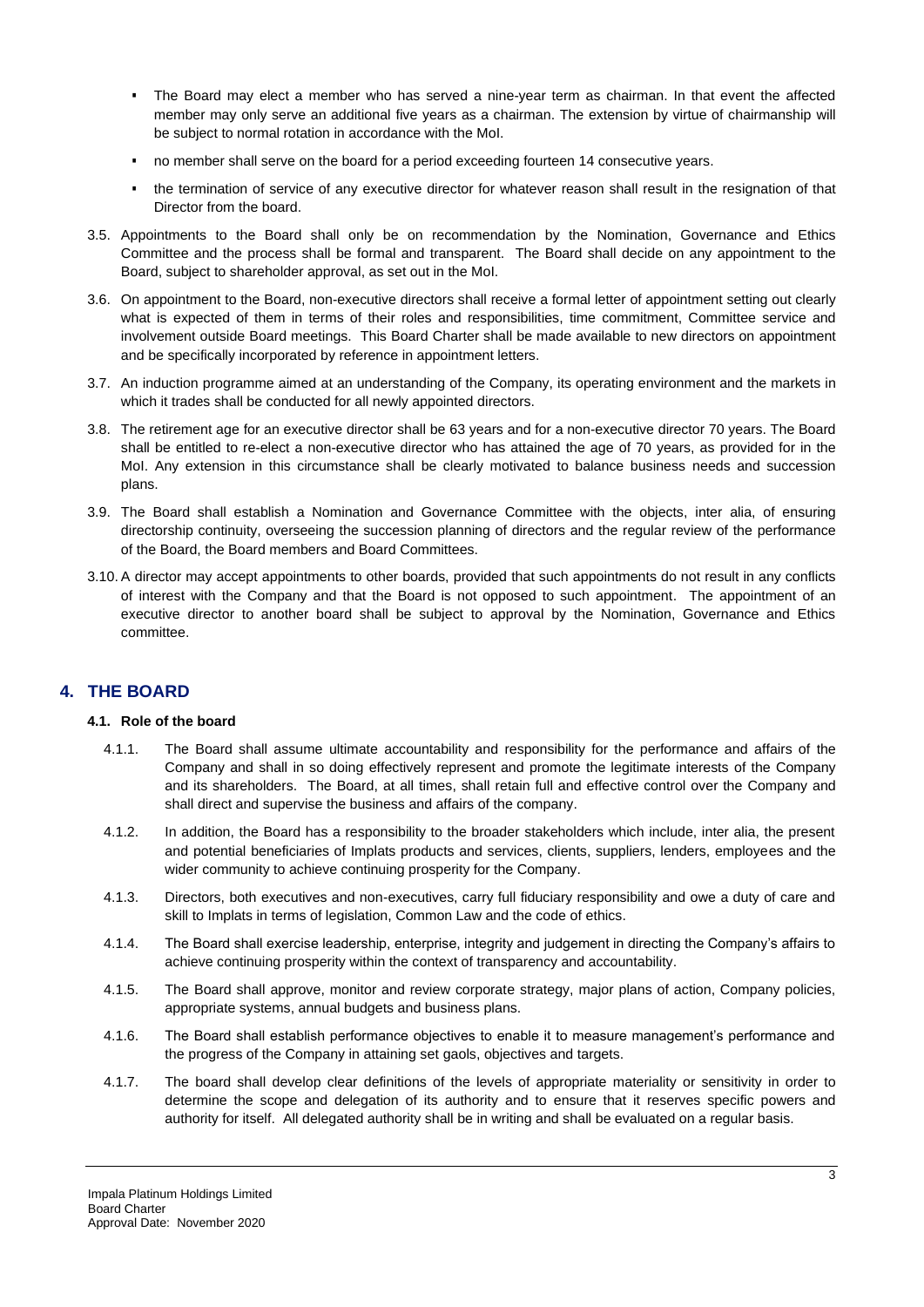- 4.1.8. The Board shall manage potential conflicts of interest of Board members, management, the shareholders and wider stakeholders.
- 4.1.9. The Board shall oversee the Company's values and ethics and shall ensure that an appropriate corporate code of conduct is in place.
- 4.1.10. The Board shall be responsible for ensuring that succession plans are in place for the Board as a whole, the chairman, the lead independent director, CEO, non-executive directors, Board Committee members, executive management and key posts (as determined by the Board from time to time) in the Company.
- 4.1.11. The Board shall ensure that technology and systems used in the organisation are appropriate for it to run the business properly and competitively through the efficient use of its resources.
- 4.1.12. The Board shall manage and protect the Company's financial position with the aid of its Audit Committee, and in so doing shall ensure that:
	- the financial statements are true and fair and contain proper disclosures and conform with the law;
	- appropriate internal controls and regulatory compliance policies and processes are in place; and
	- non-financial aspects relevant to the business of the Company are identified and monitored.
- 4.1.13. The Board shall implement and maintain an effective group-wide risk management framework and ensure that key risk areas and key performance indicators of the business are identified and monitored.
- 4.1.14. The Board shall ensure that the Company complies with all relevant laws, regulations and codes of business practice.
- 4.1.15. The Board shall be satisfied that the Company has a sound communication policy and that it communicates regularly, openly and promptly with its shareholders and all relevant stakeholders, with substance prevailing over form.
- 4.1.16. The responsibility for the day-to-day management of the Company shall vest with executive management within the powers and authorities delegated to it by the Board. The Board shall afford executive management strategic direction and support in the execution of its duties.
- 4.1.17. Board members shall have unrestricted access to all Company information, records, documents and property. The Company Secretary shall assist the Board or any member thereof in providing any information or document that may be required.
- 4.1.18. Board members through the Social, Transformation and Remuneration Committee, shall monitor the social responsibilities of the Implats Board and promulgate policies consistent with the organisation's legitimate interests and good business practices and shall thus: subscribe to fair, equitable and non-discriminatory employment practices;
	- preserve and protect the natural environment; and
	- **•** enhance and promote the rights and participation of communities they serve.

#### **4.2. Board procedures**

- 4.2.1. The conduct of directors shall be consistent with their duties and responsibilities to the Company and consequently, indirectly to the shareholders.
- 4.2.2. Directors' responsibilities, rights, obligations and duties are set out in the MoI, the Companies Act (No 71 of 2008), as amended, the JSE Listings Requirements, and the King IV Code of Corporate Governance and Common Law.
- 4.2.3. Directors shall comply with all relevant legislation and shall be required to maintain strict confidentiality of all information relating to the business of the Company.
- 4.2.4. The Board shall be disciplined in fulfilling its function, with the emphasis being placed on strategic issues and policy.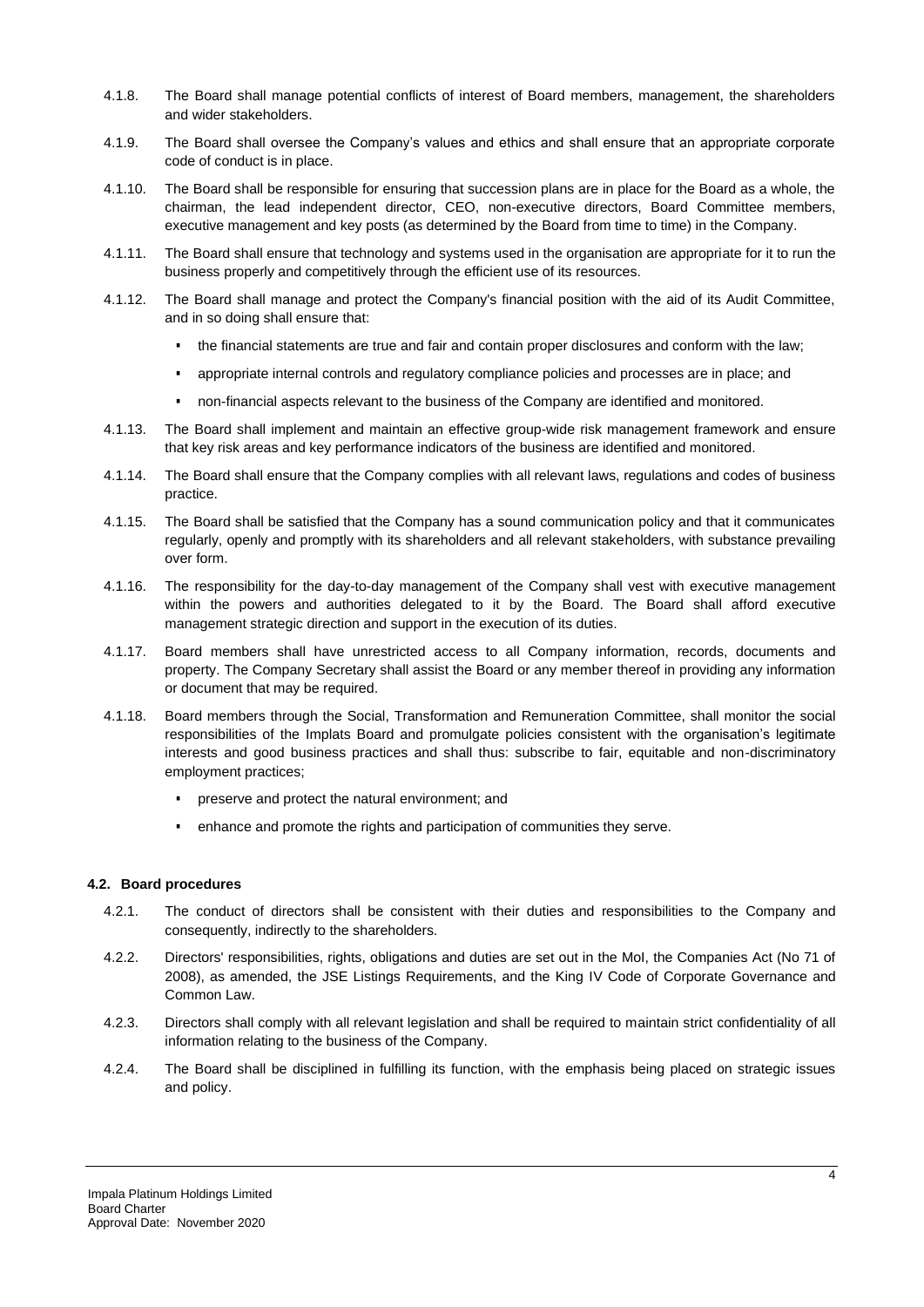- 4.2.5. The Board's discussions shall be open and constructive. The Chairman shall seek a consensus in the Board but may, where necessary, call for a vote. Discussions and records shall remain confidential unless a specific directive is received from the Board to the contrary.
- 4.2.6. The Board shall have sole authority over its agenda. Any director may request the Company Secretary to include an item on the agenda for discussion by and the decision of the Board.
- 4.2.7. At each meeting the Board shall, at a minimum, consider the matters laid out in the meeting agenda.
- 4.2.8. The Board shall, during the cycle of its activities:
	- approve the annual budget and business plan;
	- approve the annual and half-yearly financial statements and statutory reports and shareholders and public announcements;
	- consider, and if appropriate, declare or recommend the payment of dividends;
	- review the performance of Board members and Board committees;
	- review the directors', Chairman's and CEO's remuneration;
	- review policies and practices in general (such as remuneration, donations and sponsorships, authority levels), as appropriate.
- 4.2.9. Non-executive directors may meet separately with management, without executive directors in attendance.

#### **4.3. Board Committees**

- 4.3.1. The Board is authorised to establish committees, in which non-executive directors shall play an important role, to assist it in the execution of its duties, powers and authorities. The Board shall delegate to each of the committees established, such authority as is required to enable such committees to fulfil their respective functions.
- 4.3.2. The delegation of authority to Board committees or management shall not mitigate or discharge the Board and its directors from their duties and responsibilities.
- 4.3.3. The Board shall constitute the following committees: Audit, Nomination Governance and Ethics, Health, Safety, Environment and Risk, Social, Transformation and Remuneration and the Strategy and Investment. The purposes for which each of these committees have been established are contained in Annexure 1.
- 4.3.4. Each committee shall have formal terms of reference that shall be approved by the Board.
- 4.3.5. The Chairman of each committee shall report back to the Board at each Board meeting on a general principle of transparency and full disclosure.
- 4.3.6. Board committees and members are authorised to obtain independent outside professional advice as and when considered necessary. The Company Secretary shall assist the Board committees and members in obtaining any such professional advice.
- 4.3.7. The Board shall be able to impose or revoke any regulation and/or delegation of authority, by which any committee or individual shall operate, at any time by recording its decision in the Board minutes.

#### **4.4. Performance assessments**

4.4.1. The Board shall be responsible for undertaking regular performance assessments of the Chairperson, CEO, non-executive directors, the Board as a whole, and Board Committees in order to evaluate their effectiveness and performance.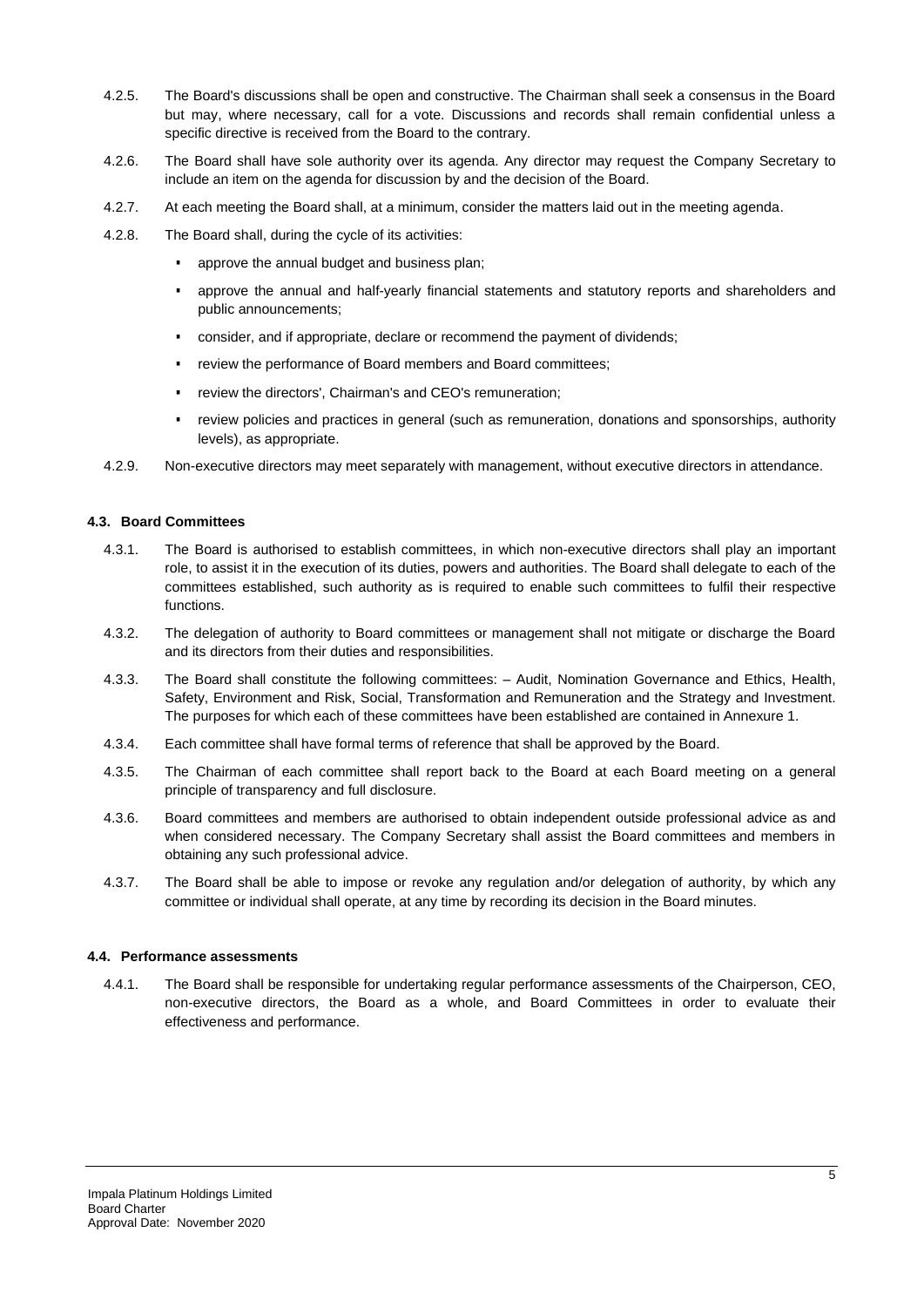#### **4.5. Matters reserved for Board decision**

- 4.5.1. The Board shall define levels of materiality, reserving specific powers to itself and delegating other matters with the necessary written authority to management. Delegated matters shall be minuted and evaluated on a regular basis.
- 4.5.2. The following matters shall be reserved for decision by the Board on the basis of any recommendation that may be made from time to time by the Committees of the Board and/or management:
- 4.5.3. Strategic issues
	- approval of the strategy, business plans and annual budgets and of any subsequent material changes in strategic direction or material deviations in business plans;
	- evaluation of key assumptions and business indicators on which the Company's strategic objectives and policies are based;
	- consideration and approval of any material departure from strategic objectives and policies, including significant re-alignment of the businesses in which the group operates or is invested;
	- consideration and approval any major transactions; and
	- oversight of all important policies regulating the Company's relations with its primary stakeholders and the significant issues arising from these relationships.
	- 4.5.3.1. Financial matters, with the guidance of the Audit Committee
		- adoption of any significant change or departure in the accounting policies and practices of the Company;
		- establishment of loan facilities from any financial institution or other body;
		- approval of annual financial statements, the integrated report, interim reports and all matters related thereto;
		- approval of interim and annual dividends; and
		- recommendation to shareholders of any increase or reduction in or alteration to the share capital of the Company and the allotment, issue or other disposal of shares of the company (except for shares allotted under any share incentive scheme).
	- 4.5.3.2. Statutory and administrative, with the guidance of the relevant Board Committee
		- **EXECT** amendments to the Memorandum of Incorporation of the Company;
		- appointment, removal or replacement of the external auditor/s of the Company;
		- convening general meetings of shareholders of the Company and approval of the notice of the general meetings of shareholders;
		- prosecution, defence or settlement of legal or arbitration proceedings, where material, excluding those proceedings that are conducted in the ordinary course of business;
		- appointment of responsible persons who may be required in terms of any Legislation in South Africa or elsewhere in respect of the Company;
		- approval of the rules of and amendments to pension and provident funds having a material effect on the actuarial liabilities of those funds;
		- granting general signing authorities and changes thereto pursuant to the MoI;
		- establishing any overseas branch or duplicate register of shareholders of the Company;
		- formulation of remuneration and employment policies and practices dealing with, inter alia, equal opportunity, diversity, transformation, compensation, benefits, recruitment, retention, retirement, retrenchment, talent, and all associated human resource issues;
		- formulation of policies in relation to trade union relations and industrial relations; and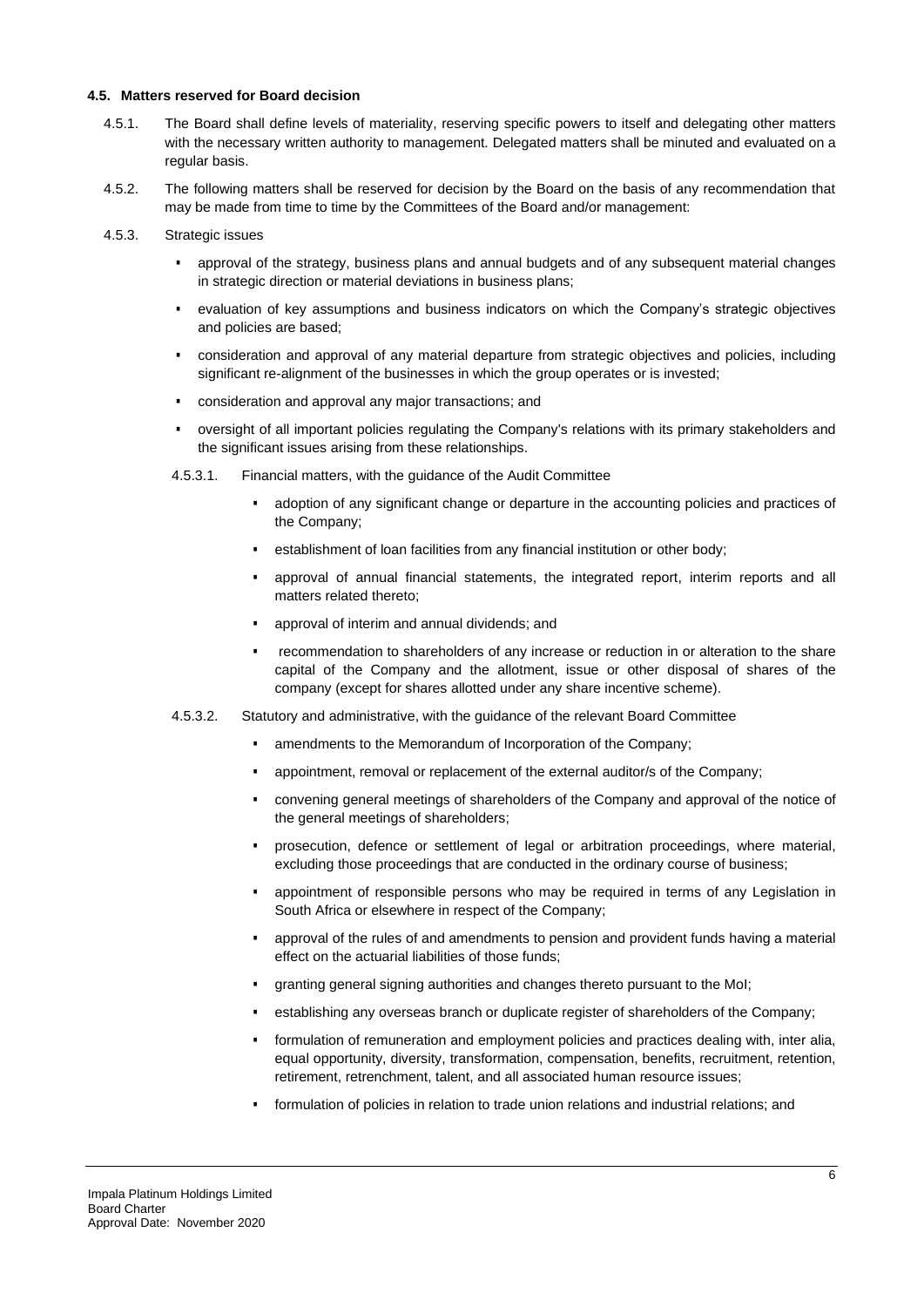▪ formulation of policies in relation to the environment, health and safety, community relations and any such policies relevant to the Company's primary stakeholders;

#### 4.5.3.3. Regulatory

- approval of terms and conditions of the Company's rights issues, public offers, capital issues or issues of convertible securities, including shares, or convertible securities issued for acquisitions;
- approval and authority to issue circulars to shareholders of the Company;
- approval and authority to issue prospectuses, listings particulars, rights offers or takeover or merger documents;
- recommendations to shareholders that they approve any ordinary or special resolutions;
- recommendation to shareholders on a particular course of action proposed by the Company; and
- the listing or termination of the listing of the Company's shares on the stock exchange.
- 4.5.3.4. Manpower
	- appointment to the Board, duly assisted by the Nomination Governance and Ethics Committee;
	- approval of the terms of reference of and changes to the composition of the Board;
	- changes to the directors fees as recommended by the Social, Transformation and Remuneration Committee;
	- approval of any share incentive scheme, the rules applicable to any such scheme and any amendment to such rules as recommended by the Remuneration Committee, for submission to shareholders, if applicable.

#### **5. RELATIONSHIP WITH SHAREHOLDERS**

- 5.1. The Board shall endeavour to familiarise itself with any issues of concern to shareholders.
- 5.2. The Board shall evaluate economic, political, social and legal issues on a regular basis, as well as any other relevant external matters that may influence or affect the development of the business or the interests of the shareholders and, if appropriate, obtain independent expert advice.
- 5.3. The Board shall encourage shareholders to attend annual general meetings. All directors shall also be encouraged to attend these meetings and at a minimum the Chairman, CEO, Deputy Chairman and/or Lead Independent Director (if any), Group Financial Director, Chairmen of the Board Committees and any director at the specific request of the Chairmen, shall be present.
- 5.4. The board as a whole has responsibility for ensuring that a satisfactory dialogue with shareholders takes place based on the mutual understanding of objectives.
- 5.5. The rights of other stakeholders shall be recognised and respected and their active co-operation will be encouraged in creating a sustainable and financially sound enterprise.

# **6. CORPORATE GOVERNANCE**

- 6.1. The Board is the focal point of corporate governance in the Company. It is ultimately accountable and responsible for the performance and affairs of the Company.
- 6.2. The Board shall be responsible for ensuring that an adequate and effective process of corporate governance is established and maintained and that it complies with King IV Code of Corporate Governance.
- 6.3. The Board shall report on its corporate governance performance in the annual report and its compliance with King IV Code of Corporate Governance.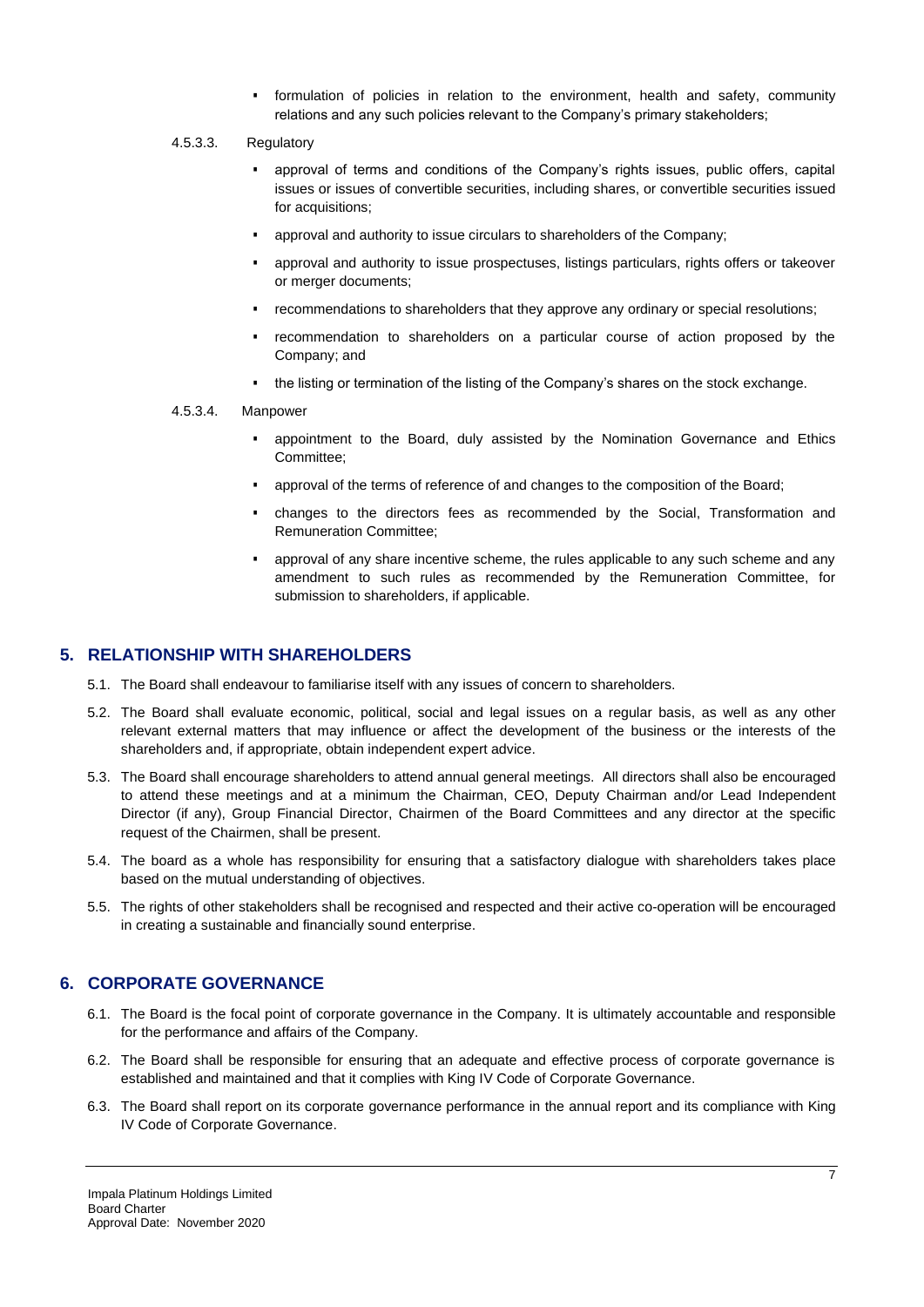# **7. RISK MANAGEMENT**

- 7.1. The Board, through all committees, shall be responsible for the process of risk management. The Board shall also be responsible for disclosures on risk management in the integrated annual reports and financial statements and shall ensure that risk assessments are undertaken at least annually for the purposes of making its public statement on risk management.
- 7.2. The Board shall be responsible for reporting significant risks that affect decisions of stakeholders in their dealings with the Company and shall disclose these in the integrated annual report.
- 7.3. The Board shall ensure that an effective, on-going process shall be in place to identify risks, measure their impact and proactively manage and monitor these and that at appropriate intervals it receives and reviews reports on the risk management process, Implats' risk profile and compliance with legislation pertaining to risk and risk management.

# **8. ACCOUNTABILITY AND AUDIT**

- 8.1. The Board, in compliance with the Companies Act, shall establish an Audit Committee to review and monitor the financial reporting, audit requirements and internal control principles and to maintain an appropriate relationship with the company's auditors and for making all such related recommendations to the Board.
- 8.2. The board shall present a balanced and understandable assessment of the company's financial position and its operations in the annual and interim reports.
- 8.3. The directors shall explain in the integrated annual report their responsibility for preparing the accounts and there shall be a statement by the auditors about the directors' reporting responsibilities. The facts and assumptions on which the Board relies to conclude that the Company will continue as a going concern in the forthcoming year shall also be reviewed and reported upon.
- 8.4. The Board shall establish formal and transparent arrangements for maintaining a relationship with external and internal auditors and ensure that timely and accurate disclosure is made of any information that would be of material importance.

## **9. REMUNERATION**

- 9.1. The remuneration of the directors shall be reviewed by the Social, Remuneration and Transformation Committee and recommended by the Board to the shareholders for approval by special resolution, and a detailed report including the company's remuneration philosophy shall be published in the annual report.
- 9.2. Non-executive directors shall receive:
	- a basic fee as remuneration;
	- a basic fee for serving on a Board committee;
	- additional remuneration as Chairman of a Board committee; and
	- additional remuneration for any ad-hoc meetings or special service as a director.
- 9.3. The non-executive directors and chairman shall be paid a level of fees appropriate to their office, which shall be reviewed annually by the Board after taking independent advice, if necessary.
- 9.4. No additional fees shall be paid to executive directors as executive directors other than in accordance with service/employment contracts.
- 9.5. No director should be involved in deciding his or her own remuneration.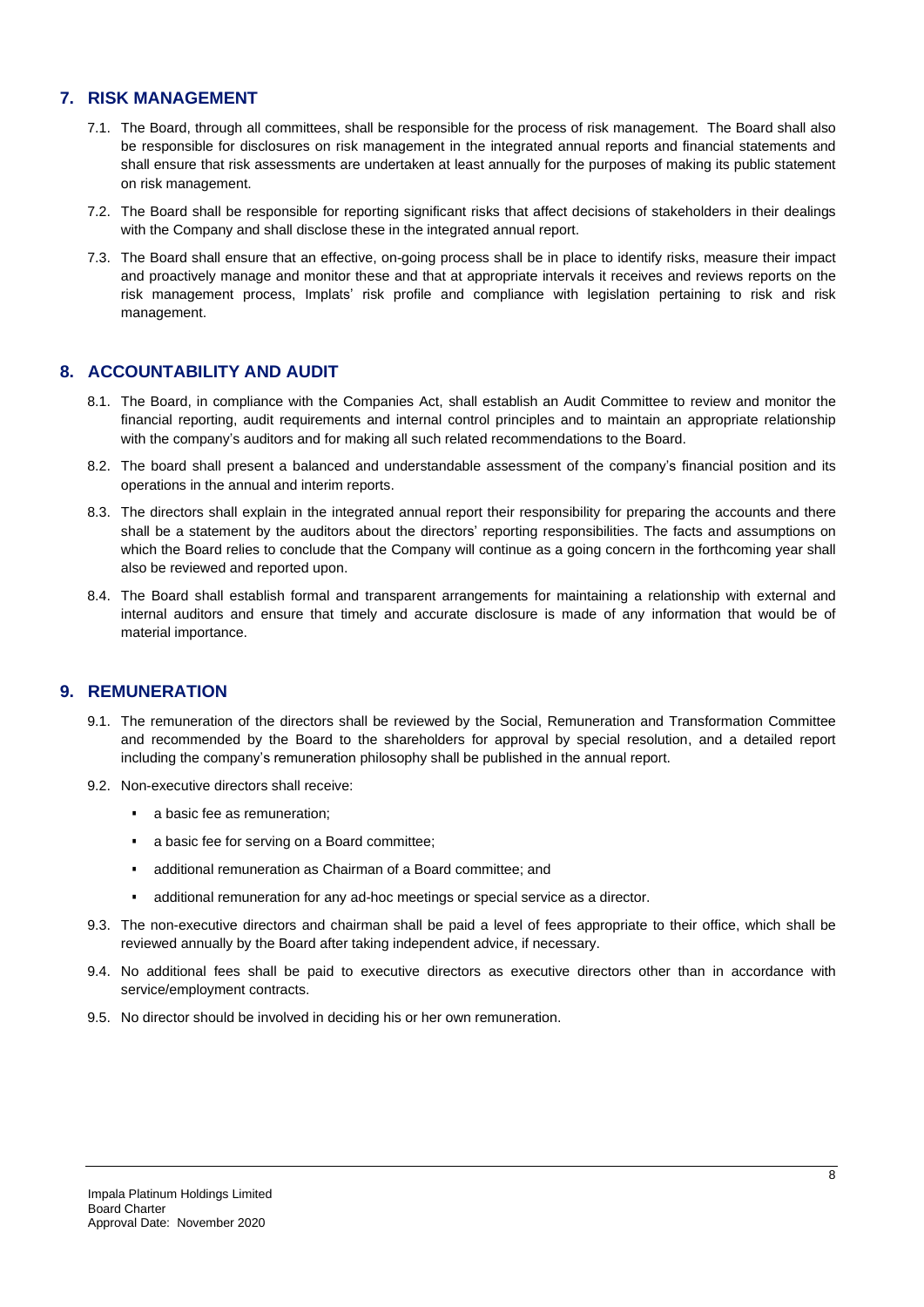# **10. MEETINGS AND BOARD ATTENDANCES**

- 10.1. Meetings of the Board shall be held at such venue and at such time as the Board deems appropriate, but it shall normally meet at least five times a year or at the request of management or of the Chairman of the Board, or of the Board members.
- 10.2. Directors shall use their best endeavours to attend Board meetings and to prepare thoroughly for each meeting. Directors are expected to participate fully, frankly and constructively in board discussions and other activities and to bring the benefit of their particular knowledge, skills and abilities to the Board. Directors who are unable to attend shall advise the Company Secretary.
- 10.3. The Chairman may for good reason request executive directors to leave the Boardroom for any part of the Board meeting. This is especially so during deliberations relating to executive performance or remuneration.
- 10.4. Executive management, as appropriate, may attend Board meetings to facilitate communication between executive management and the Board.
- 10.5. Professional advisors, officers or members of staff whose input may be required or who may be invited for the purpose of inter alia capacity building for potential directors, may be invited to the meetings, at the discretion of the Chairman.
- 10.6. The Chairman may excuse from the meeting or from any item on the agenda any of the attendees at a meeting who may have or may be considered by the Board to have a conflict of interest.
- 10.7. No invitee shall have a vote at meetings of the Board.

## **11. PROCEEDINGS OF MEETINGS**

- 11.1. Meetings and proceedings of the Board shall be governed by the Company's MoI.
- 11.2. An annual calendar of meetings, with an outline of the cyclical business to be considered at each meeting, shall be drawn up by the Company Secretary, in conjunction with the Chairman and CEO. It shall be presented for advance agreement by the Board.
- 11.3. Unless under exceptional circumstances, at least 5 working days' notice shall be given of a meeting of the Board. Such notices shall, where possible, include the agenda and any supporting papers.
- 11.4. The Company Secretary, in conjunction with the Chairman and CEO, shall prepare an agenda raising all relevant issues requiring attention to ensure that effective proceedings are facilitated.
- 11.5. The Company Secretary shall ensure that the agenda and meeting papers are circulated to Board members at least 5 working days before the date set down for the meeting. The Company Secretary shall maintain a record of Board submissions and Board members will arrange with him/her to obtain access to records of Board documentation and minutes if required by them in the course of discharging their duties as Board members of the organisation.
- 11.6. Each Board meeting shall include at least the following matters:
	- 11.6.1. Reports on:
		- **·** strategic initiatives and progress in relation thereto;
		- matters of material or potentially material impact and/or risk.
	- 11.6.2. Documents requesting approval of:
		- **·** minutes of previous meetings;
		- any matters requiring specific approval by the Board.
	- 11.6.3. Reports by:
		- key operational personnel;
		- Chief Financial Officer.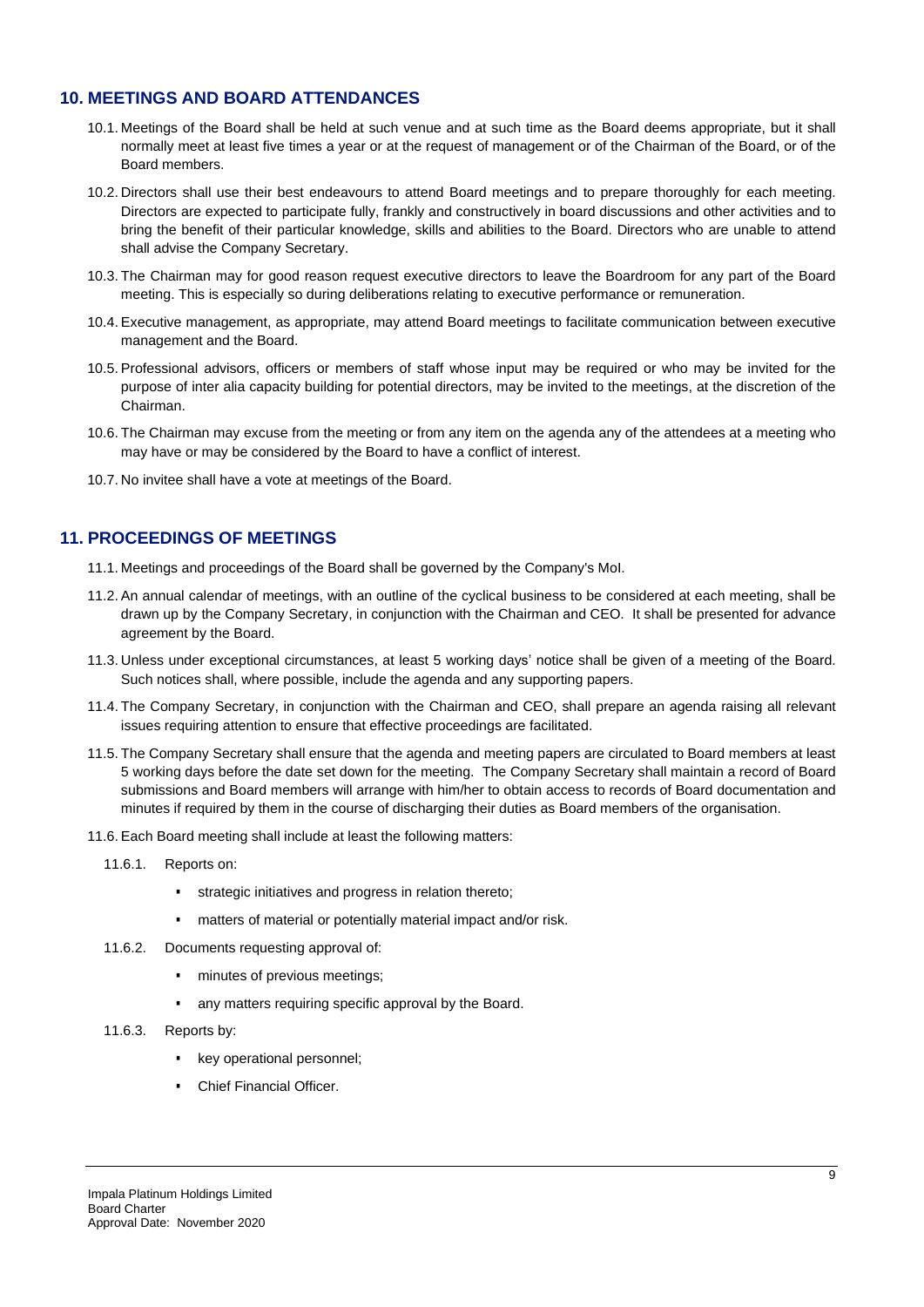- 11.6.4. Board Committee documentation:
	- **•** reports from the relevant chairmen;
	- all minutes tabled for information.
- 11.6.5. Governance matters of a general or of an ad-hoc nature.
- 11.6.6. The quorum for any meeting of the Board shall be as determined by the MoI.
- 11.6.7. Each Board member is responsible for being satisfied that, objectively, he/she has been furnished with all the relevant information and facts before making a decision.
- 11.6.8. A director may not vote nor be counted in the quorum on any matter in which he/she has an interest. Additionally, he/she may be recused from any meeting at the discretion of the chairperson when such matters are discussed.
- 11.6.9. Executive directors shall distinguish between their roles as directors and managers. If these roles conflict they shall withdraw from the relevant discussion and voting. An executive director when acting as a director, as opposed to when acting as a manager, is not accountable to the CEO in the hierarchal sense for their actions or vote.
- 11.6.10. Decisions will be made by majority of votes, and in case of an equality of votes, the Chairperson shall have a second or casting vote.
- 11.6.11. Minutes of meetings shall be taken by the Company Secretary and shall be circulated to all directors of the Boards within a reasonable time after the relevant board meeting but not longer than 20 working days. The minutes shall record the proceedings and decisions taken, the details of which shall remain confidential.
- 11.6.12. A record shall be kept of the attendance of directors at Board meetings.
- 11.6.13. The Board shall make a statement in the annual report on its terms of reference and activities, the processes used in discharging its responsibilities and duties, the membership of the various Board Committees, the number of Board and Committee meetings and the attendance of members over the course of the year.

# **12. PROFESSIONAL OR BUSINESS SERVICES PROVIDED BY DIRECTORS**

- 12.1. Non-executive directors may not generally provide any professional services to the Company.
- 12.2. The Company may, however, for the purpose of a special assignment engage the services of a director with a specific field of expertise to undertake a specific task. In such event the scope of the task will be defined and agreed upon and a disclosure thereof shall be made to the Board at the next meeting date.
- 12.3. The terms of the engagement shall be competitive, clearly recorded and all legal requirements with regards to disclosure shall be complied with.

# **13. ROLE OF THE CHAIRMAN**

- 13.1. The Chairman of the Board shall be appointed by the Board itself and shall be an independent non-executive director. The Chairman is primarily responsible for the functioning of the board.
- 13.2. The Chairman is responsible for ensuring the integrity and effectiveness of the Board and its Committees.
- 13.3. The Chairman is required to:
	- provide overall leadership to the Board, without limiting the principle of collective responsibility for Board decisions;
	- ensure that all the board members are fully involved and informed of any business issue on which a decision has to be taken;
	- ensure that executive members play an effective management role and participate fully in the operation and governance of the Company;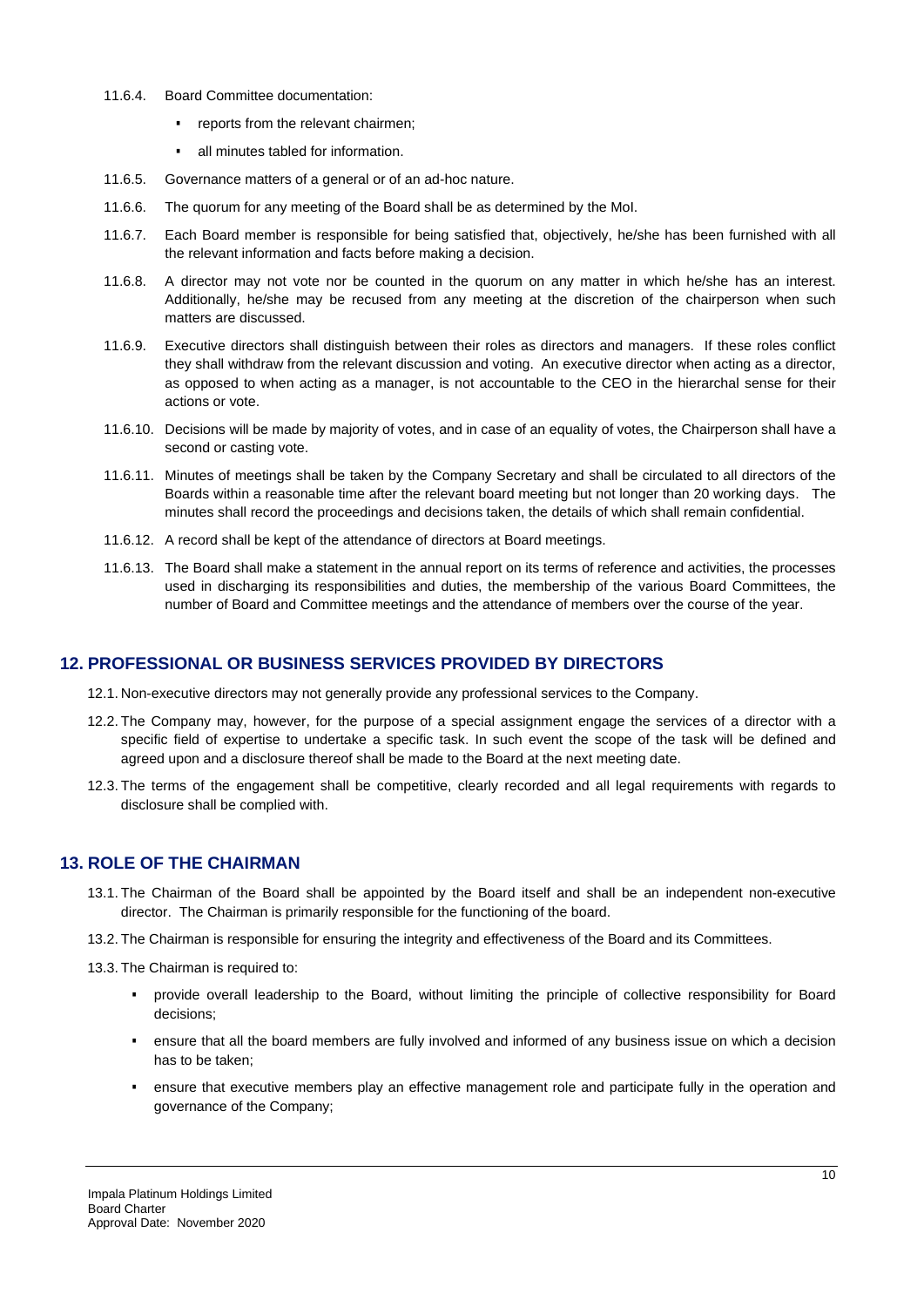- exercise independent judgement, act objectively and ensure that relevant matters are placed on the agenda and prioritised properly;
- avail himself / herself to the CEO between Board meetings to provide counsel and advice;
- ensure that the performance of the Chief Executive Officer is evaluated frequently; and
- act as the main informal link between the Board and management, particularly the Chief Executive Officer.

## **14. ROLE OF THE LEAD INDEPENDENT DIRECTOR**

- 14.1. The Board may appoint A Lead Independent Director to assist the Chairman in the execution of his duties and such other functions as the Board may wish to delegate to the Lead Independent Director.
- 14.2. Where the Chairman is absent or unable to perform his duties or where the independence of the Chairman is questionable or impaired, the Lead Independent Director must serve in this capacity for as long as the circumstances that caused the Chairman's absence, inability or conflict exists.
- 14.3. The Lead Independent Director is appointed to:
	- Assist the Board to deal with management of any actual or perceived conflicts of interest that arise on the part of the Chairman;
	- Preside at all meetings of the Board at which the Chairman is not present or where the Chairman is conflicted, including any sessions of the independent directors;
	- Serve as principal liaison between the independent directors and the Chairman;
	- Perform all such functions that cannot be performed by the Chairman due to his absence or the existence of a conflict of interest;
	- Liaise with major shareholders if requested by the Board in circumstances or transactions in which the Chairman is conflicted; and
	- **•** Perform other duties that the Board may from time to time delegate.

# **15. ROLE OF THE CHIEF EXECUTIVE OFFICER**

- 15.1. The Chief Executive Officer is appointed by the Board.
- 15.2. The CEO's responsibility is to focus on the operations of the organisation, ensuring that it is run efficiently and effectively and in accordance with the strategic decisions of the Board.
- 15.3. The Chief Executive Officer is accountable to the Board for, amongst other things:
	- development and recommendation to the Board of the strategy and vision of the organisation and the annual business plans and budgets that support the organisation's long-term view;
	- achievement of performance goals, objectives and targets;
	- **·** maintenance of an effective management team and management structures;
	- ensuring that appropriate policies are formulated and implemented to guide activities;
	- ensuring that effective internal organisation and governance measures are deployed; and
	- serving as the chief spokesperson of the organisation.

### **16. THE COMPANY SECRETARY**

16.1. The Company Secretary is accountable to the Board for:

ensuring that board procedures are followed and reviewed regularly and that applicable rules and regulations for the conduct of the affairs of the Board are complied with;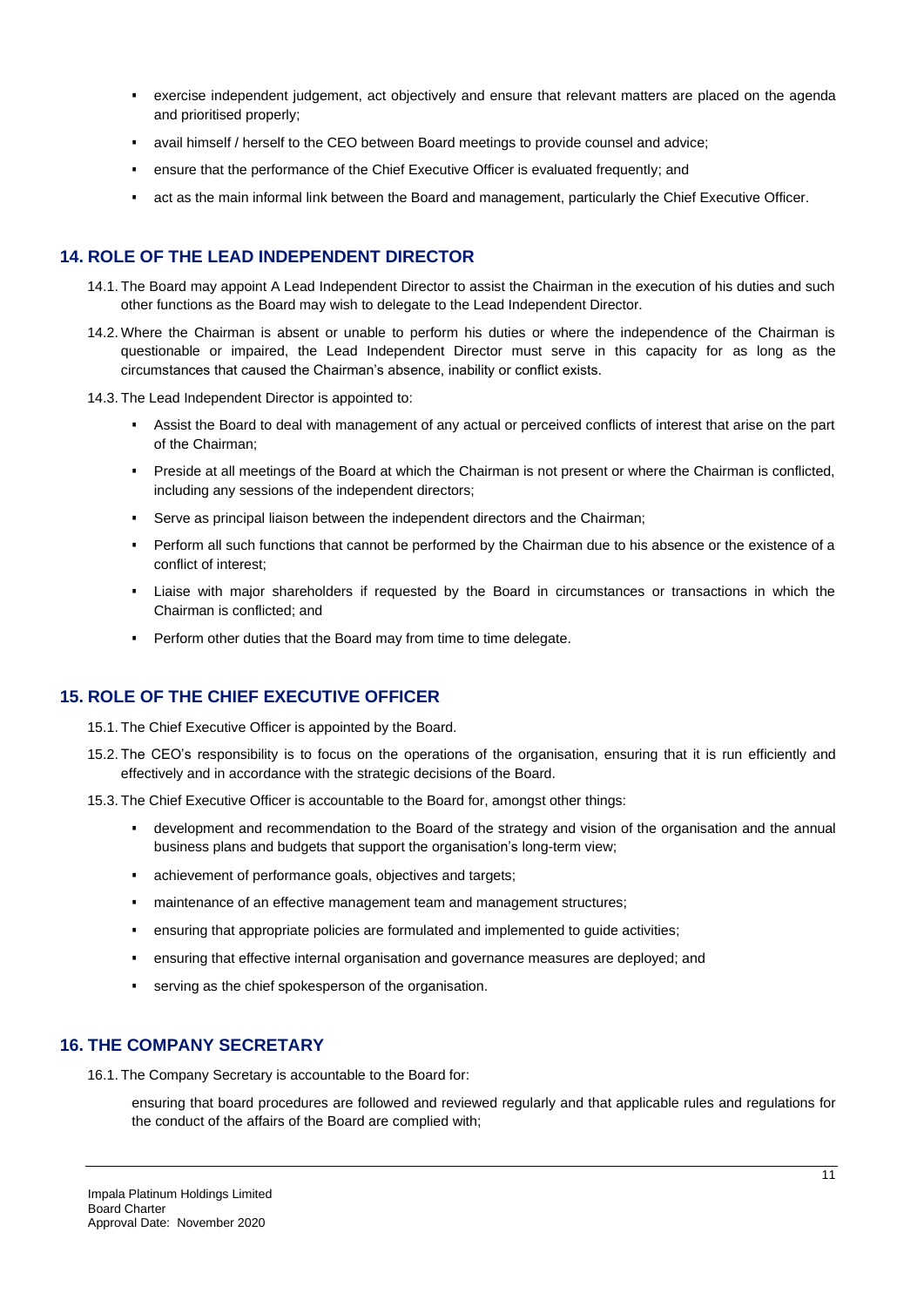guiding Board members as to how their responsibilities should be properly discharged in the best interests of the organisation;

keeping abreast of, and informing, the Board of current and new developments regarding corporate governance thinking and practice; and

maintenance of statutory records in accordance with legal requirements.

## **17. DUTIES OF INDIVIDUAL BOARD MEMBERS AND DISCLOSURE OF INFORMATION**

- 17.1. Board members act jointly when discharging their duties and no Board member has authority to act on behalf of the organisation unless specifically authorised or requested by the Board. Board members are jointly and severally liable and accountable for Board decisions and actions
- 17.2. Board members are legally obliged to act in the best interest of the Company, to act with due care in discharging their duties as Board members, to declare and avoid conflicts of interest and to account for any advantages gained in discharging their duties on behalf of the organisation.
- 17.3. A Board member who has a real or prospective interest in any of the business of the organisation shall declare such interest at a Board meeting as soon as the Board member becomes aware of such specific interest. All Board members shall, in good faith, disclose to the Board any business or other interest that is likely to create a potential conflict of interest, including:
	- <sup>•</sup> all business interests, direct or indirect in any other company, partnership or business venture;
	- **·** membership of trade, business or other economic organisations;
	- shareholdings, share options and/or other interests in the organisation;
	- any direct or indirect interest in any transaction with the organisation; and
	- any gifts, monies, commissions, benefits or other favours extended or received from any party in respect of or in relation to any business dealings with the organisation.
- 17.4. A register of declarations of interest shall be kept.
- 17.5. Directors shall, at all times, observe the provisions of all relevant rules, legislative or regulatory procedures and internal Company policy when dealing in their securities.

# **18. GENERAL**

- 18.1. The Board and its members, in carrying out their tasks under these terms of reference, may obtain such outside or other independent professional advice, as considered necessary to carry out their duties.
- 18.2. All Board members shall have access to top management and the Company Secretary for advice about the operations and governance of the organisation and Board procedures.
- 18.3. Any member of the Board, senior partner of the external auditors, head of internal audit, head of risk or any member of any Board Committee may bring to the notice of the Board or its Chairman, the CEO or the Chief Financial Officer any material matter that he/she deems appropriate.
- 18.4. If any part of this Charter conflicts with anything contained in the MoI, the MoI shall take precedence.
- 18.5. These terms of reference may be amended from time to time by the Board.